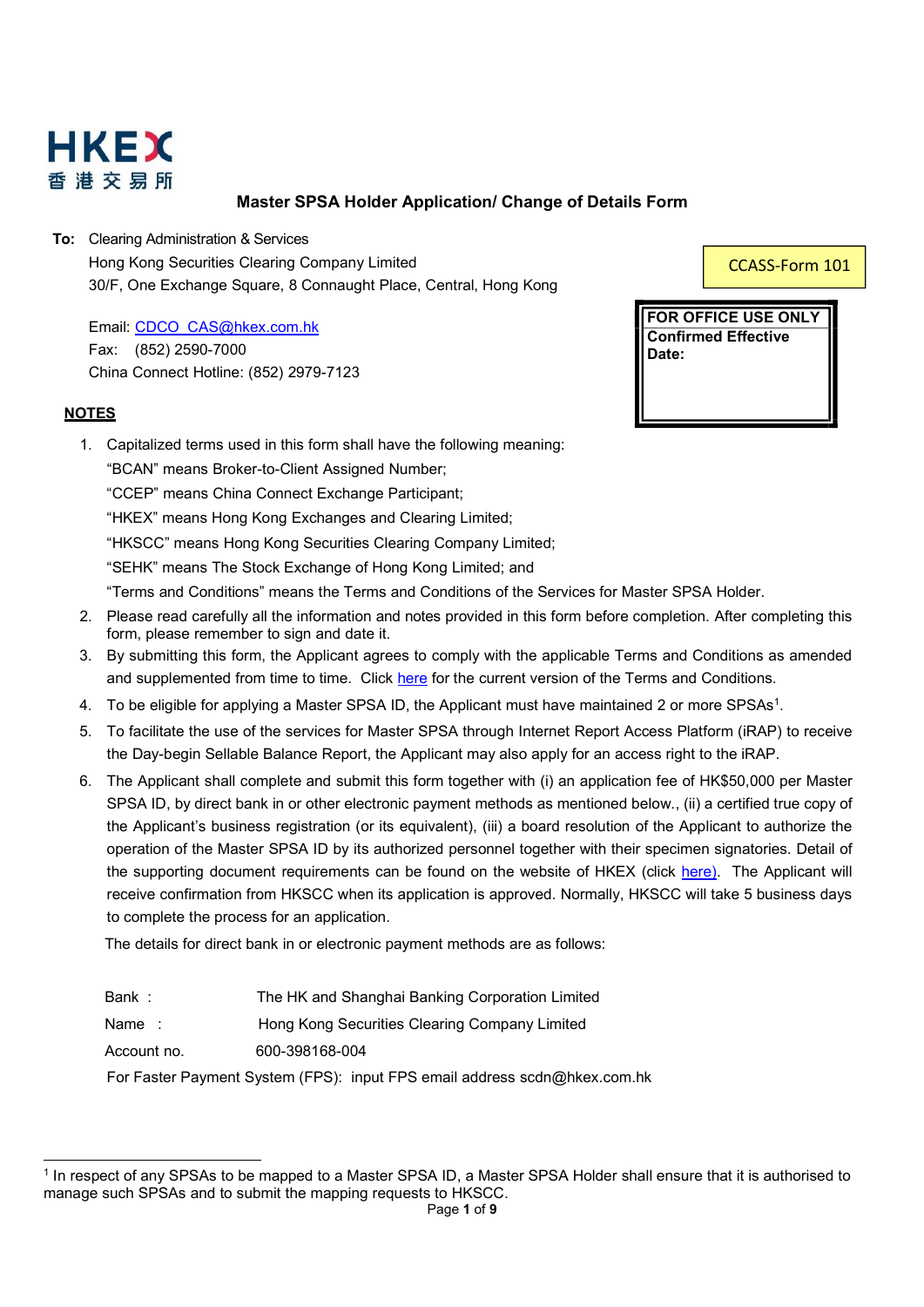- 7. For applying for additional or deletion of Master SPSA ID(s), the Applicant will receive confirmation from HKSCC when its application is approved. Normally, HKSCC will take 5 business days to complete the process for an application.
- 8. The Applicant shall notify HKSCC of any update to the information provided under this form.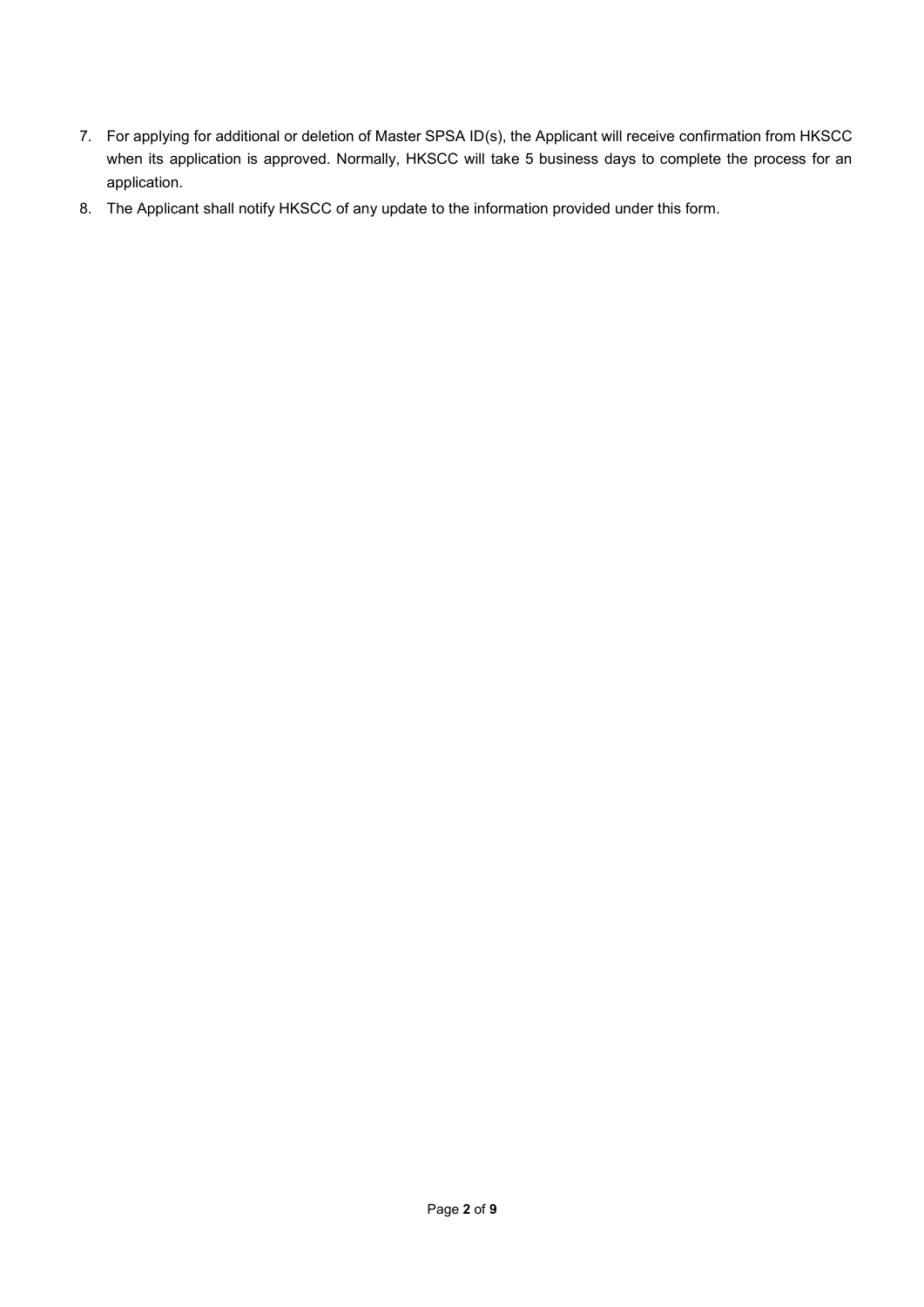### **Part I – REQUEST DETAILS**

Please select if applicable,

New Applicant (Please fill in Part II and VI \*Part V if applicable)

Existing Master SPSA Holder applying for additional Master SPSA ID (Please fill in Part III and VI) \* Part V if applicable

Existing Master SPSA Holder applying for deletion of Master SPSA ID (Please fill in Part III and VI)

Existing Master SPSA Holder changing existing details (Please fill in Part IV and VI \*Part V if applicable)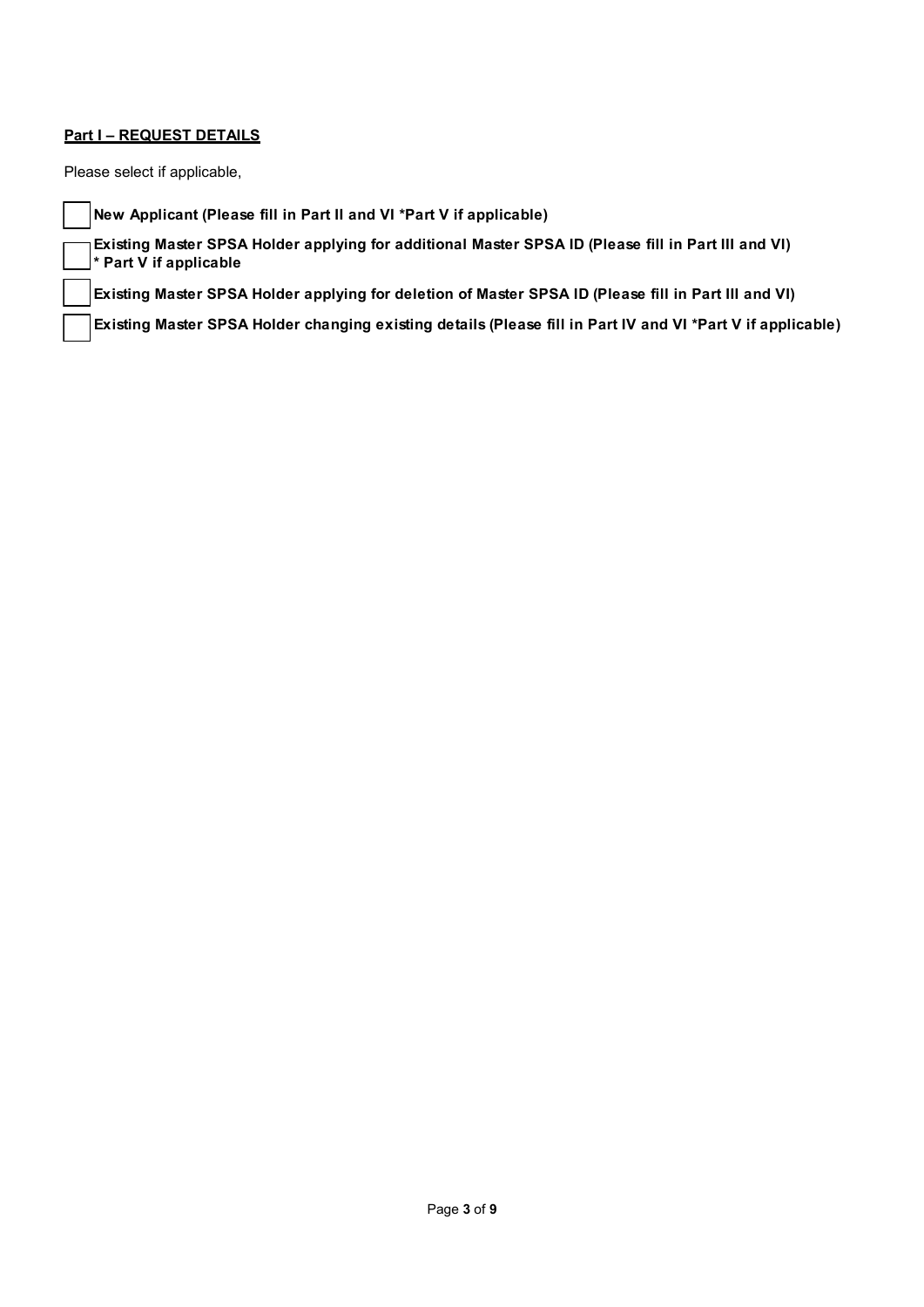# Part II – NEW APPLICANT (NEW APPLICATION)

|                                                                                                                                                                                                      | (in English)                   |                                                                                                                  |
|------------------------------------------------------------------------------------------------------------------------------------------------------------------------------------------------------|--------------------------------|------------------------------------------------------------------------------------------------------------------|
| Name of Applicant (Company Name)                                                                                                                                                                     | (in Chinese)                   |                                                                                                                  |
|                                                                                                                                                                                                      | <b>Short Name</b><br>(English) |                                                                                                                  |
| Fax No.                                                                                                                                                                                              |                                |                                                                                                                  |
| Office Address                                                                                                                                                                                       |                                |                                                                                                                  |
| Legal Entity Identifier                                                                                                                                                                              |                                |                                                                                                                  |
| No. of SPSAs Maintained at the Time of Application                                                                                                                                                   |                                |                                                                                                                  |
| No. of Master SPSA ID applied for                                                                                                                                                                    |                                | Please also fill the information below                                                                           |
| Will any of the CCEPs to be mapped to the Master<br>SPSA ID(s) applied for assign BCAN to funds or<br>discretionary accounts managed by the Applicant or<br>its affiliated asset management company? |                                | NO - No. of Master SPSA ID(s) applied:<br>YES - No. of Master SPSA ID(s) applied:<br>*Please complete Part V (i) |

| Information of the Contact Person(s) for the Application |                      |  |  |  |  |
|----------------------------------------------------------|----------------------|--|--|--|--|
| <b>Contact Person</b>                                    |                      |  |  |  |  |
| Name                                                     |                      |  |  |  |  |
| Position                                                 |                      |  |  |  |  |
| Contact No.                                              | <b>Email Address</b> |  |  |  |  |
| <b>Alternate Contact Person</b>                          |                      |  |  |  |  |
| Name                                                     |                      |  |  |  |  |
| Position                                                 |                      |  |  |  |  |
| Contact No.                                              | <b>Email Address</b> |  |  |  |  |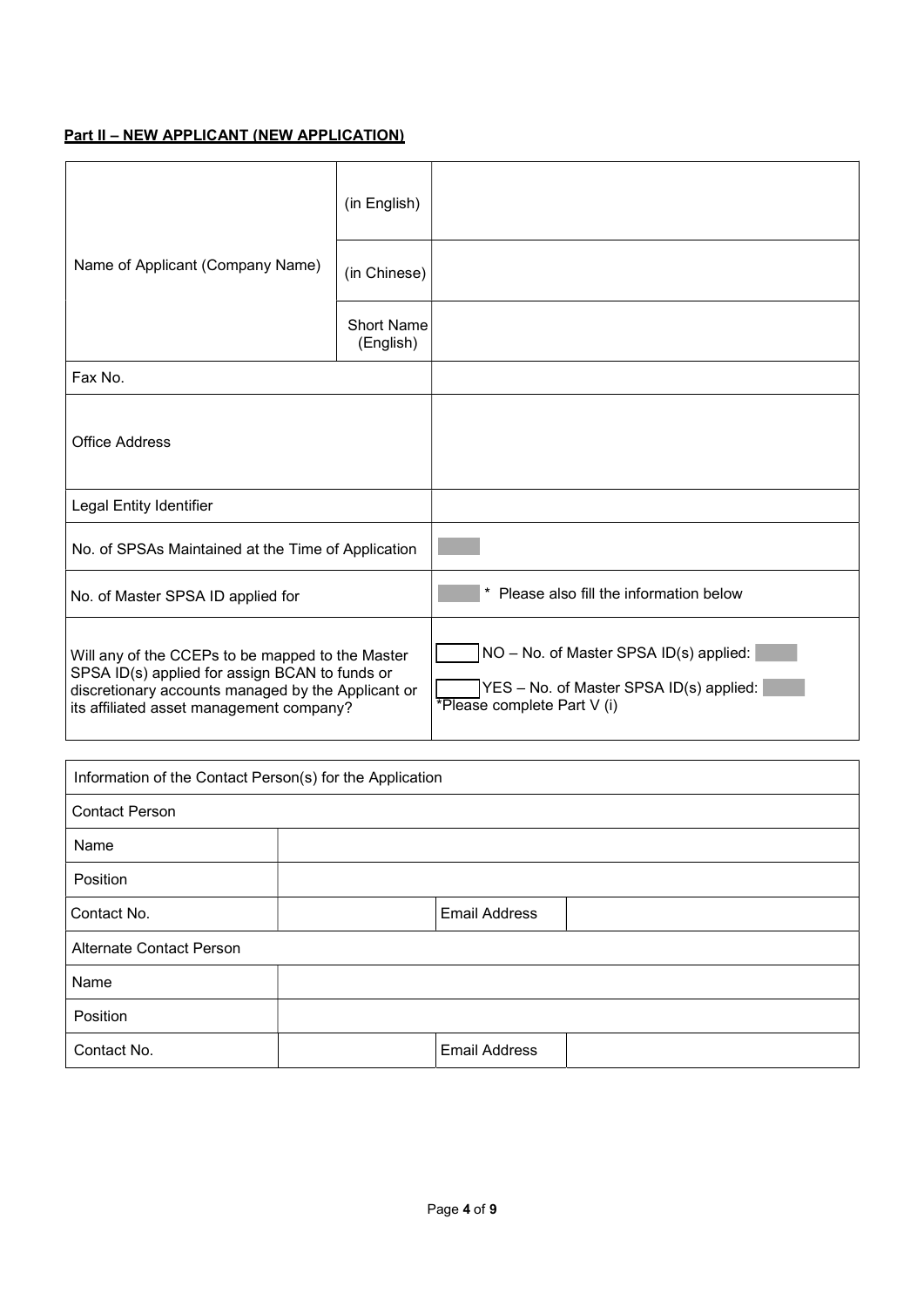### Part III – EXISTING MASTER SPSA HOLDER (APPLYING FOR ADDITIONAL OR DELETION OF MASTER SPSA ID)

| Name of Master SPSA Holder                                                                                                                                                                              |                                                                                                                  |
|---------------------------------------------------------------------------------------------------------------------------------------------------------------------------------------------------------|------------------------------------------------------------------------------------------------------------------|
| Master SPSA Holder ID                                                                                                                                                                                   | F                                                                                                                |
| No. of Additional Master SPSA ID(s)<br>applied for                                                                                                                                                      | * Please also fill the information below                                                                         |
| Will any of the CCEPs to be mapped to the<br>Master SPSA ID(s) applied for assign<br>BCAN to funds or discretionary accounts<br>managed by the Applicant or its affiliated<br>asset management company? | NO - No. of Master SPSA ID(s) applied:<br>YES - No. of Master SPSA ID(s) applied:<br>*Please complete Part V (i) |
| No of Master SPSA ID(s) to be Deleted                                                                                                                                                                   |                                                                                                                  |
| Master SPSA ID(s) (only applicable to<br>deletion of Master SPSA ID)                                                                                                                                    |                                                                                                                  |
| Proposed Effective Date for Deletion<br>(only applicable to deletion of Master<br><b>SPSA ID)</b>                                                                                                       | [DD / MM / YYYY]                                                                                                 |

## Part IV – EXISTING MASTER SPSA HOLDER (CHANGE OF EXISTING DETAILS)

Master SPSA Holder ID **F** 

| Please select the details to be updated if applicable and information provided below will replace those on previous |  |
|---------------------------------------------------------------------------------------------------------------------|--|
| record(s).                                                                                                          |  |

|                            | (in English)                   |  |
|----------------------------|--------------------------------|--|
| Company Name               | (in Chinese)                   |  |
|                            | <b>Short Name</b><br>(English) |  |
| Fax No.                    |                                |  |
| <b>Office Address</b>      |                                |  |
| Legal Entity<br>Identifier |                                |  |
| <b>Contact Person</b>      |                                |  |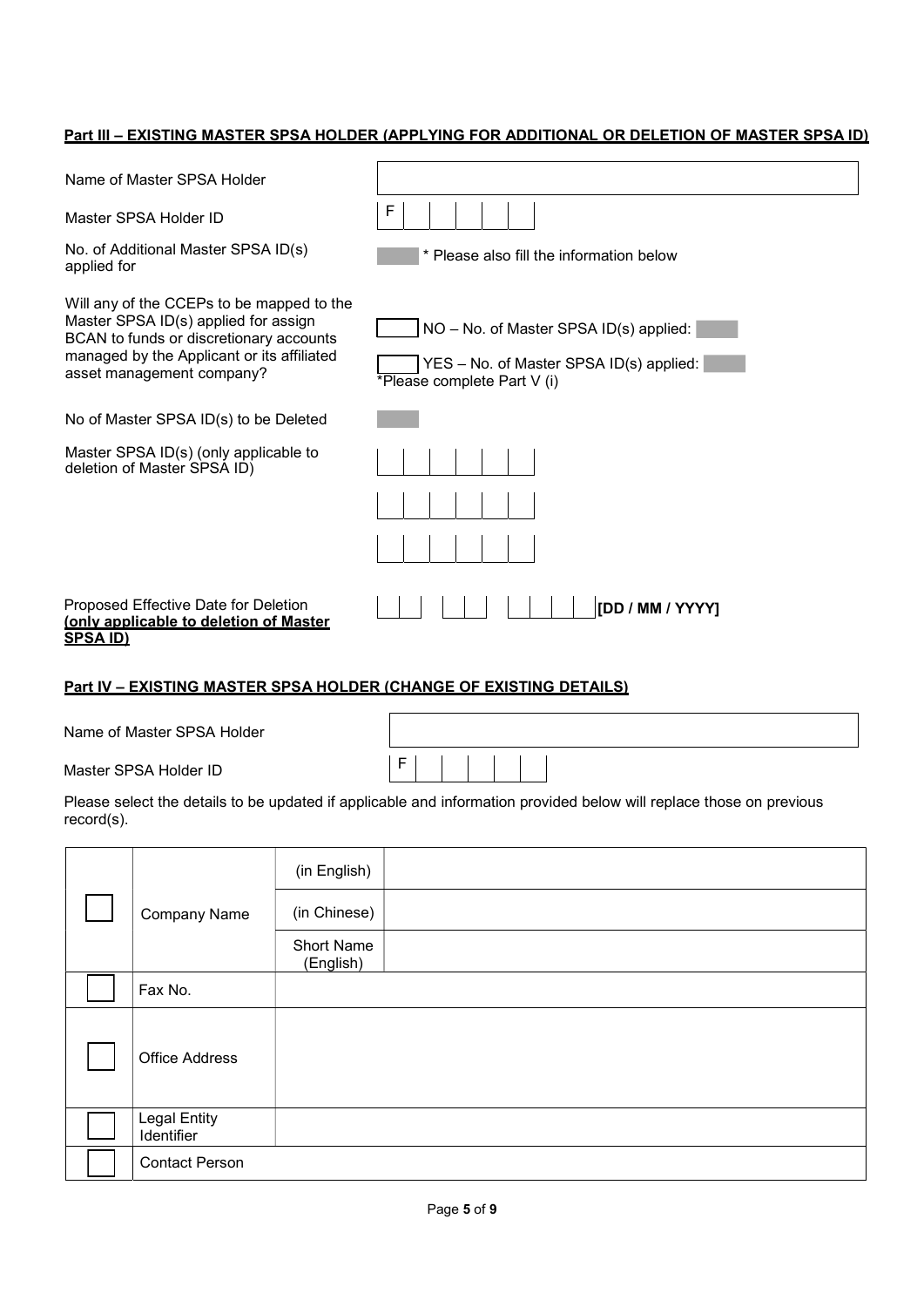| Name                                                               |                                      |                      |  |
|--------------------------------------------------------------------|--------------------------------------|----------------------|--|
| Position                                                           |                                      |                      |  |
| Contact No                                                         |                                      | <b>Email Address</b> |  |
| <b>Alternate Contact Person</b>                                    |                                      |                      |  |
| Name                                                               |                                      |                      |  |
| Position                                                           |                                      |                      |  |
| Contact No                                                         |                                      | <b>Email Address</b> |  |
| <b>Fund Name</b><br>Assigned to<br>Designated<br>Master SPSA ID(s) | *Please state changes in Part V (ii) |                      |  |

### Part V - DECLARATION ON USAGE OF MASTER SPSA ID<sup>1</sup>

If any CCEP to be designated to a Master SPSA ID has assigned BCAN to an individual fund or a discretionary account (generally referred to as "fund") managed by the Master SPSA Holder or its affiliated asset management company, each Master SPSA ID shall be used exclusively for a particular fund designated by the Master SPSA Holder. Please note that only those SPSAs which exclusively maintain holdings of China Connect Securities of the designated fund can be mapped to the relevant Master SPSA ID.

i) For New Master SPSA ID(s) applications, please declare the fund name(s).

| Master SPSA 1 |                                                       |
|---------------|-------------------------------------------------------|
| Master SPSA 2 |                                                       |
| Master SPSA 3 |                                                       |
| Master SPSA 4 |                                                       |
| Master SPSA 5 | $*$ Mootor CDCA $ID(s)$ will be marked by $H\Gamma V$ |

Master SPSA  $ID(s)$  will be marked by HKEX

<sup>1</sup> Complete this Part V only if any of the CCEP to be mapped to the Master SPSA ID(s) applied for has assigned BCAN to funds or discretionary accounts managed by the Applicant or its affiliated asset management company.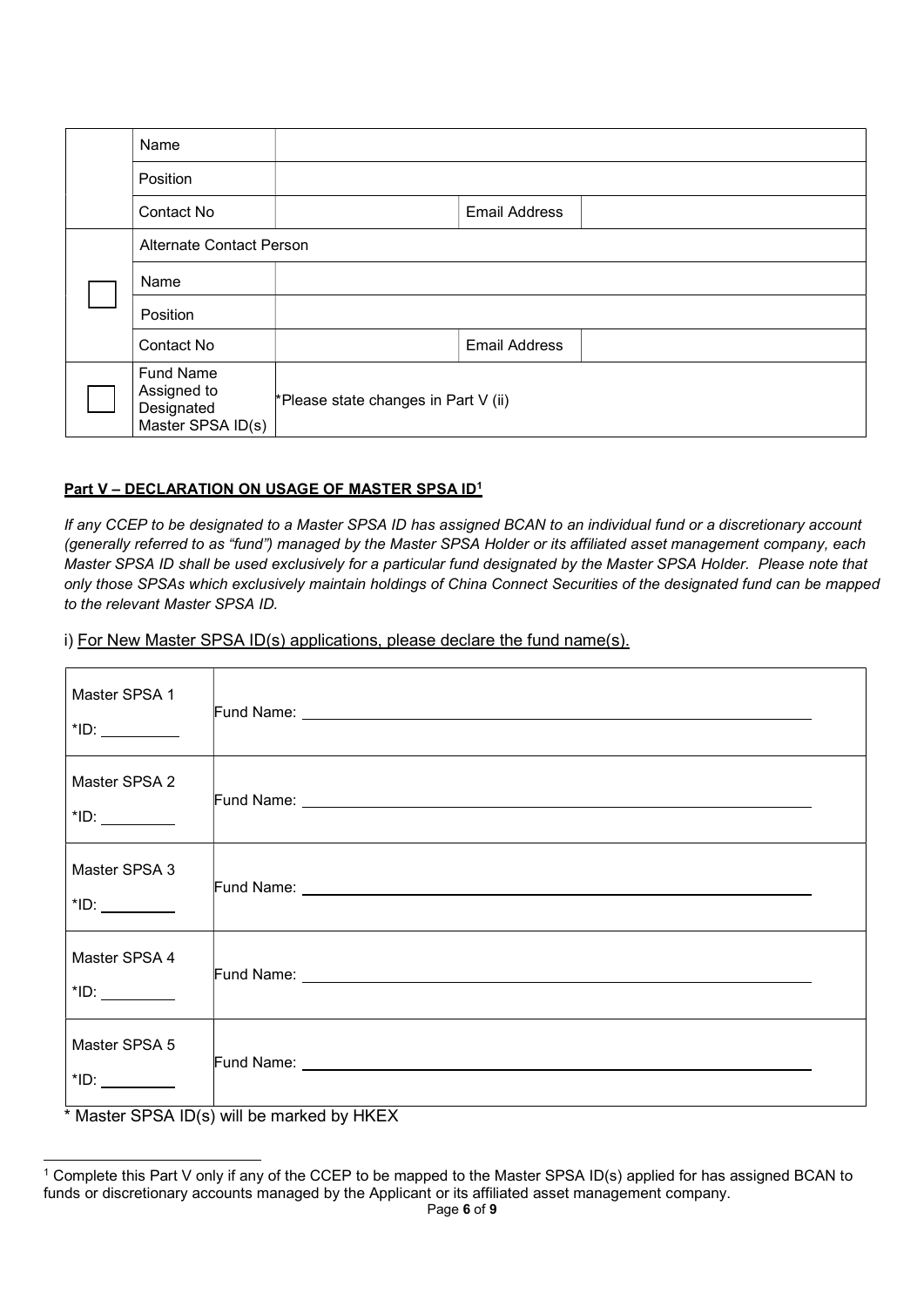ii) For Change of Fund Name(s) assigned to designated Master SPSA ID(s) (only applicable for those Master SPSA ID(s) for exclusive use by the relevant funds)

| Master SPSA ID | Fund Name                                                                                                                                                                                                                            |
|----------------|--------------------------------------------------------------------------------------------------------------------------------------------------------------------------------------------------------------------------------------|
|                |                                                                                                                                                                                                                                      |
|                |                                                                                                                                                                                                                                      |
|                |                                                                                                                                                                                                                                      |
|                | New Name: <u>with the contract of the contract of the contract of the contract of the contract of the contract of the contract of the contract of the contract of the contract of the contract of the contract of the contract o</u> |
|                |                                                                                                                                                                                                                                      |
|                | New Name: <u>with the community of the community of the community of the community of the community of the community of the community of the community of the community of the community of the community of the community of th</u> |
|                |                                                                                                                                                                                                                                      |
|                |                                                                                                                                                                                                                                      |
|                |                                                                                                                                                                                                                                      |
|                |                                                                                                                                                                                                                                      |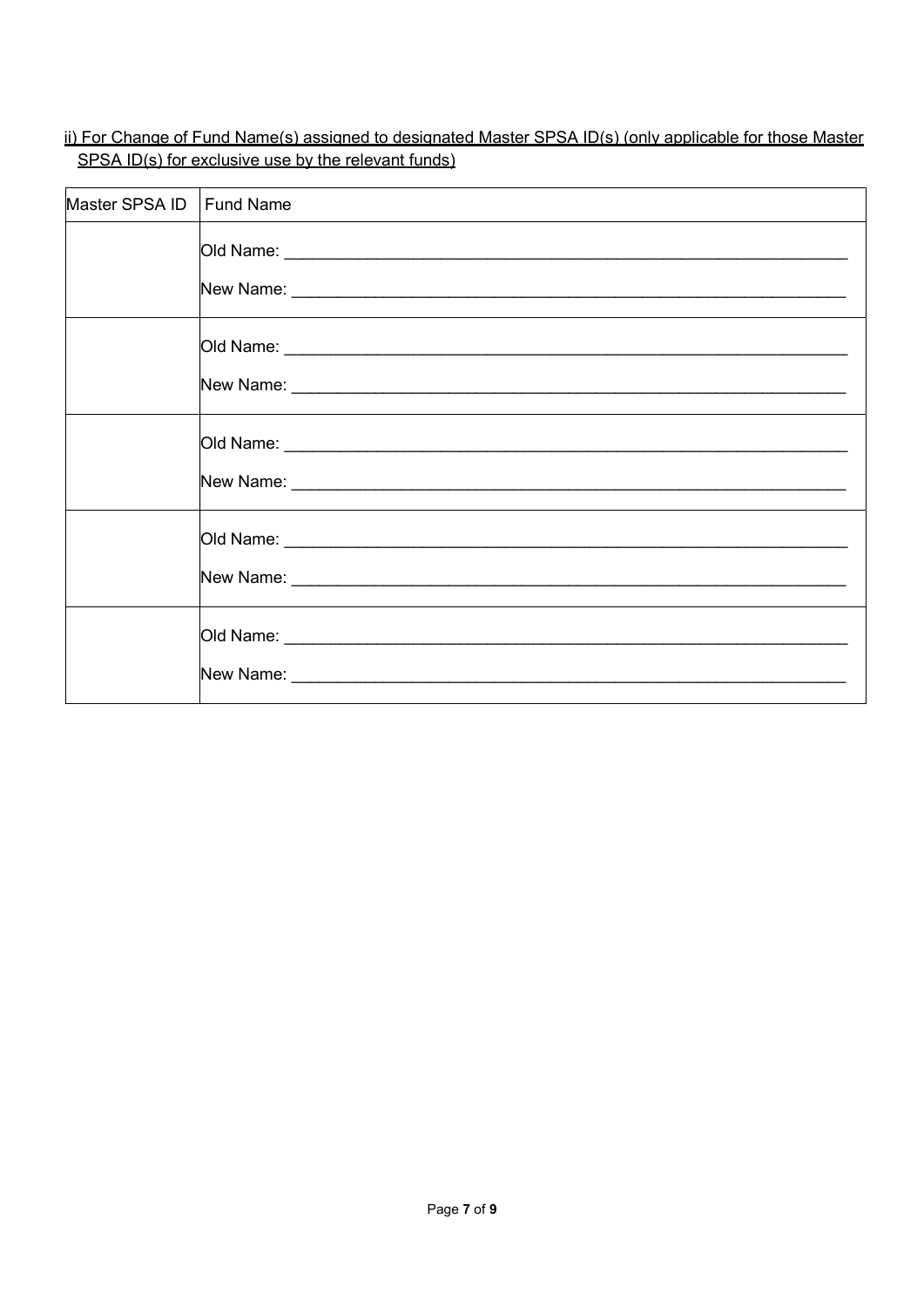### Part VI – DECLARATION

## To: Hong Kong Securities Clearing Company Limited The Stock Exchange of Hong Kong Limited Hong Kong Exchanges and Clearing Limited

We,

Name of Applicant (Company Name)

- 1. understand that a Master SPSA ID will be provided subject to certain requirements as set out in the Terms and Conditions, as amended, modified and supplemented from time to time;
- 2. agree that our use of the Master SPSA ID shall be regarded as our acceptance of, and agreement to be bound by, the Terms and Conditions;
- 3. consent that HKSCC, SEHK and HKEX, any recognized exchange controller which is the controller of HKSCC, SEHK and HKEX, and any company of which a recognized exchange controller which is controller of HKSCC, SEHK and HKEX, is a controller may disclose information relating to us to the Securities and Futures Commission, any exchange, clearing house and regulatory authority (whether within or outside Hong Kong);
- 4. consent that HKSCC, SEHK and HKEX as the case may be, may use and rely on any requests, instructions or information provided by our contact person(s), authorized signatories or users of the Master SPSA ID from time to time;
- 5. confirm that the information provided in this form is accurate, correct and free from errors; and
- 6. consent to the processing of personal data in accordance with the Privacy Policy Statement appended to this form.

### Applicant for the Master SPSA ID/ Existing Master SPSA Holder

| Authorized Signature(s) (with company chop, |  |
|---------------------------------------------|--|
| ONLY applicable if it forms part of your    |  |
| signing instruction)                        |  |

lame of Signatory(ies) and the Date

| <b>For Official Use Only</b>    |                        |              |             |  |
|---------------------------------|------------------------|--------------|-------------|--|
| Signature Verified by:          | Prepared / Checked by: | Reviewed by: | Updated by: |  |
| Date:                           | Date:                  | Date:        | Date:       |  |
| Master SPSA Holder ID Assigned: |                        |              |             |  |
| Master SPSA ID(s) Assigned:     |                        |              |             |  |